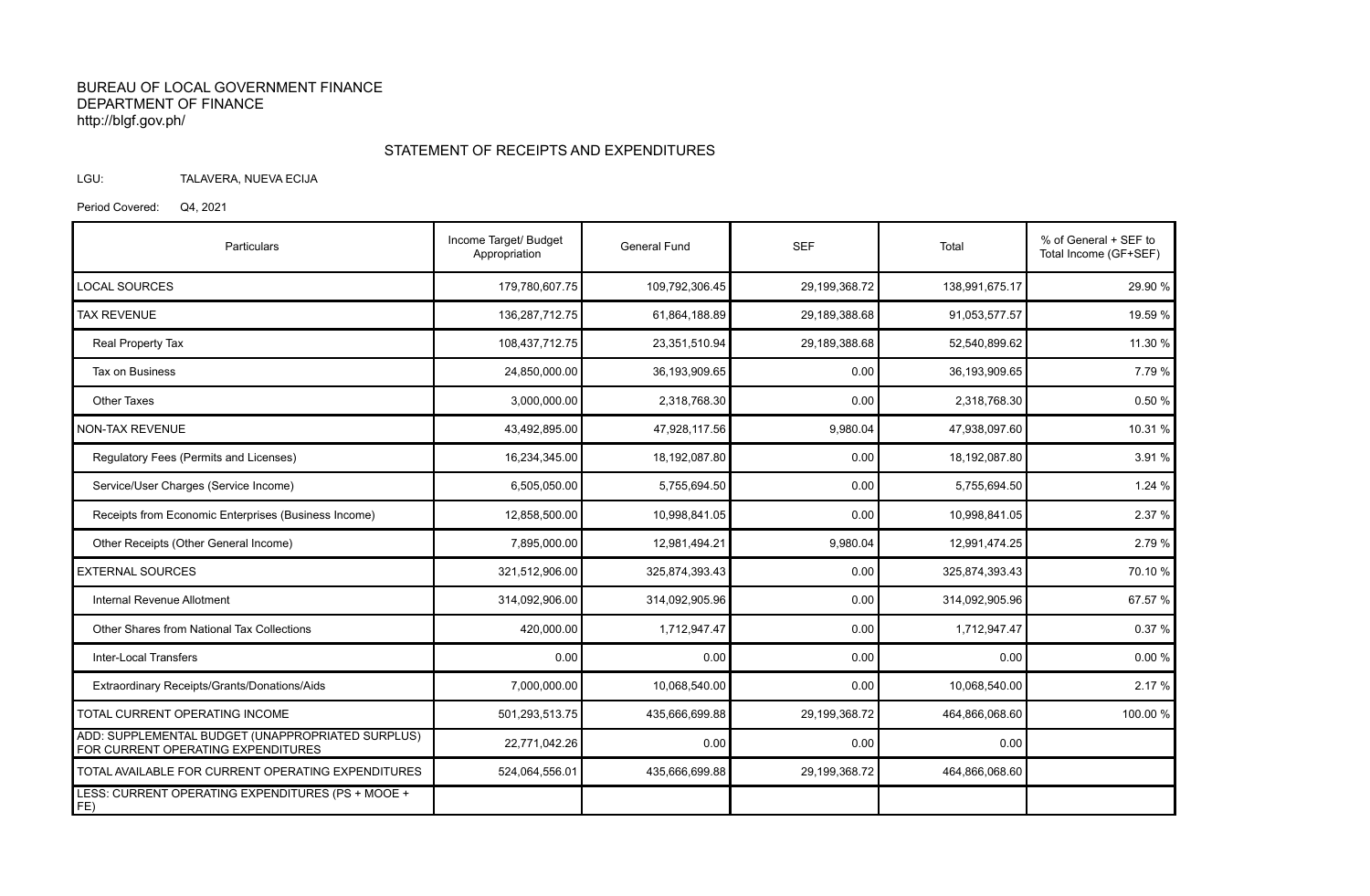| <b>General Public Services</b>                                                | 157,488,442.76 | 139,758,361.59 | 0.00          | 139,758,361.59 | 41.36 %   |
|-------------------------------------------------------------------------------|----------------|----------------|---------------|----------------|-----------|
| Education, Culture & Sports/Manpower Development                              | 30,672,951.40  | 15,809,048.52  | 8,653,404.70  | 24,462,453.22  | 7.24 %    |
| Health, Nutrition & Population Control                                        | 49,042,456.65  | 43,928,676.82  | 0.00          | 43,928,676.82  | 13.00 %   |
| Labor and Employment                                                          | 3,617,550.61   | 3,575,462.51   | 0.00          | 3,575,462.51   | 1.06 %    |
| Housing and Community Development                                             | 3,613,201.36   | 2,232,047.44   | 0.00          | 2,232,047.44   | 0.66%     |
| Social Services and Social Welfare                                            | 70,361,645.75  | 58,023,526.66  | 0.00          | 58,023,526.66  | 17.17 %   |
| <b>Economic Services</b>                                                      | 55,720,312.51  | 49,947,194.68  | 0.00          | 49,947,194.68  | 14.78 %   |
| Debt Service (FE) (Interest Expense & Other Charges)                          | 16,509,115.00  | 16,000,209.61  | 0.00          | 16,000,209.61  | 4.73 %    |
| TOTAL CURRENT OPERATING EXPENDITURES                                          | 387,025,676.04 | 329,274,527.83 | 8,653,404.70  | 337,927,932.53 | 100.00 %  |
| NET OPERATING INCOME/(LOSS) FROM CURRENT<br><b>OPERATIONS</b>                 | 137,038,879.97 | 106,392,172.05 | 20,545,964.02 | 126,938,136.07 | 0.00%     |
| ADD: NON-INCOME RECEIPTS                                                      |                |                |               |                |           |
| CAPITAL/INVESTMENT RECEIPTS                                                   | 0.00           | 0.00           | 0.00          | 0.00           | 0.00%     |
| Proceeds from Sale of Assets                                                  | 0.00           | 0.00           | 0.00          | 0.00           | 0.00%     |
| Proceeds from Sale of Debt Securities of Other Entities                       | 0.00           | 0.00           | 0.00          | 0.00           | 0.00%     |
| <b>Collection of Loans Receivables</b>                                        | 0.00           | 0.00           | 0.00          | 0.00           | $0.00 \%$ |
| RECEIPTS FROM LOANS AND BORROWINGS (Payable)                                  | 302,330,000.00 | 3,778,485.55   | 0.00          | 3,778,485.55   | 100.00 %  |
| Acquisition of Loans                                                          | 302,330,000.00 | 3,778,485.55   | 0.00          | 3,778,485.55   | 100.00 %  |
| <b>Issuance of Bonds</b>                                                      | 0.00           | 0.00           | 0.00          | 0.00           | $0.00 \%$ |
| OTHER NON-INCOME RECEIPTS                                                     | 0.00           | 0.00           | 0.00          | 0.00           |           |
| TOTAL NON-INCOME RECEIPTS                                                     | 302,330,000.00 | 3,778,485.55   | 0.00          | 3,778,485.55   |           |
| ADD: SUPPLEMENTAL BUDGET FOR CAPITAL OUTLAY                                   | 10,641,241.64  | 0.00           | 0.00          | 0.00           |           |
| TOTAL AMOUNT AVAILABLE FOR CAPITAL EXPENDITURES                               | 312,971,241.64 | 3,778,485.55   | 0.00          | 3,778,485.55   |           |
| LESS: NON-OPERATING EXPENDITURES                                              |                |                |               |                |           |
| CAPITAL/INVESTMENT EXPENDITURES                                               | 381,022,912.32 | 53,764,168.61  | 14,474,055.87 | 68,238,224.48  | 100.00 %  |
| Purchase/Construct of Property Plant and Equipment<br>(Assets/Capital Outlay) | 381,022,912.32 | 53,764,168.61  | 14,474,055.87 | 68,238,224.48  | 100.00 %  |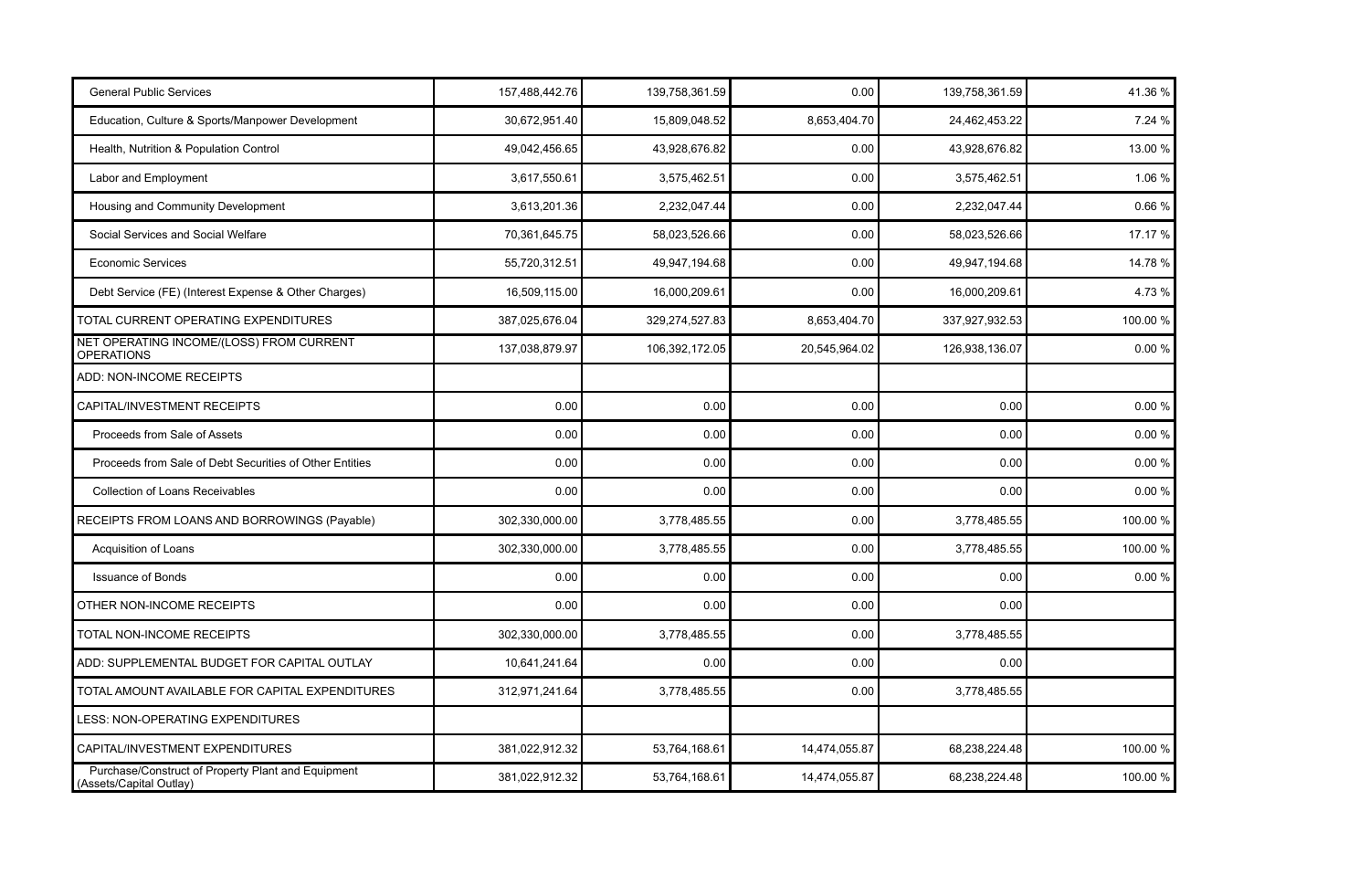| Purchase of Debt Securities of Other Entities (Investment Outlay) | 0.00             | 0.00            | 0.00          | 0.00            | 0.00%    |
|-------------------------------------------------------------------|------------------|-----------------|---------------|-----------------|----------|
| Grant/Make Loan to Other Entities (Investment Outlay)             | 0.00             | 0.00            | 0.00          | 0.00            | 0.00%    |
| <b>DEBT SERVICE (Principal Cost)</b>                              | 40,389,782.96    | 40,162,446.67   | 0.00          | 40, 162, 446.67 | 100.00 % |
| Payment of Loan Amortization                                      | 40,389,782.96    | 40, 162, 446.67 | 0.00          | 40,162,446.67   | 100.00 % |
| Retirement/Redemption of Bonds/Debt Securities                    | 0.00             | 0.00            | 0.00          | 0.00            | 0.00%    |
| OTHER NON-OPERATING EXPENDITURES                                  | 0.00             | 0.00            | 0.00          | 0.00            |          |
| TOTAL NON-OPERATING EXPENDITURES                                  | 421,412,695.28   | 93,926,615.28   | 14,474,055.87 | 108,400,671.15  |          |
| NET INCREASE/(DECREASE) IN FUNDS                                  | 28,597,426.33    | 16,244,042.32   | 6,071,908.15  | 22,315,950.47   |          |
| ADD: CASH BALANCE, BEGINNING                                      | 125,475,159.72   | 98,040,332.48   | 27,434,827.24 | 125,475,159.72  |          |
| <b>FUND/CASH AVAILABLE</b>                                        | 154,072,586.05   | 114,284,374.80  | 33,506,735.39 | 147,791,110.19  |          |
| Less: Payment of Prior Year/s Accounts Payable                    | 9,713,286.25     | 9,493,286.25    | 220,000.00    | 9,713,286.25    |          |
| CONTINUING APPROPRIATION                                          | 22,266,422.37    | 7,963,482.00    | 830,042.36    | 8,793,524.36    |          |
| ADD: ADVANCE PAYMENT FOR RPT                                      | 0.00             | 10,082,854.88   | 12,603,568.61 | 22,686,423.49   |          |
| FUND/CASH BALANCE, END                                            | 122,092,877.43   | 106,910,461.43  | 45,060,261.64 | 151,970,723.07  |          |
|                                                                   |                  | GF              | <b>SEF</b>    | <b>TOTAL</b>    |          |
| FUND/CASH BALANCE, END                                            |                  | 106,910,461.43  | 45,060,261.64 | 151,970,723.07  |          |
| Amount set aside to finance projects with appropriations          |                  |                 |               |                 |          |
| provided in the previous years (Continuing appropriations)        |                  | 4,313,407.58    | 0.00          | 4,313,407.58    |          |
| Amount set aside for payment of Accounts Payable                  |                  | 18,178,816.47   | 651,173.60    | 18,829,990.07   |          |
| Amount set aside for Obligation not yet Due and Demandable        |                  | 0.00            | 0.00          | 0.00            |          |
| Amount Available for appropriations/operations                    |                  | 84,418,237.38   | 44,409,088.04 | 128,827,325.42  |          |
| Total Assets (net of accumulated depreciation)                    | 1,740,864,829.51 |                 |               |                 |          |